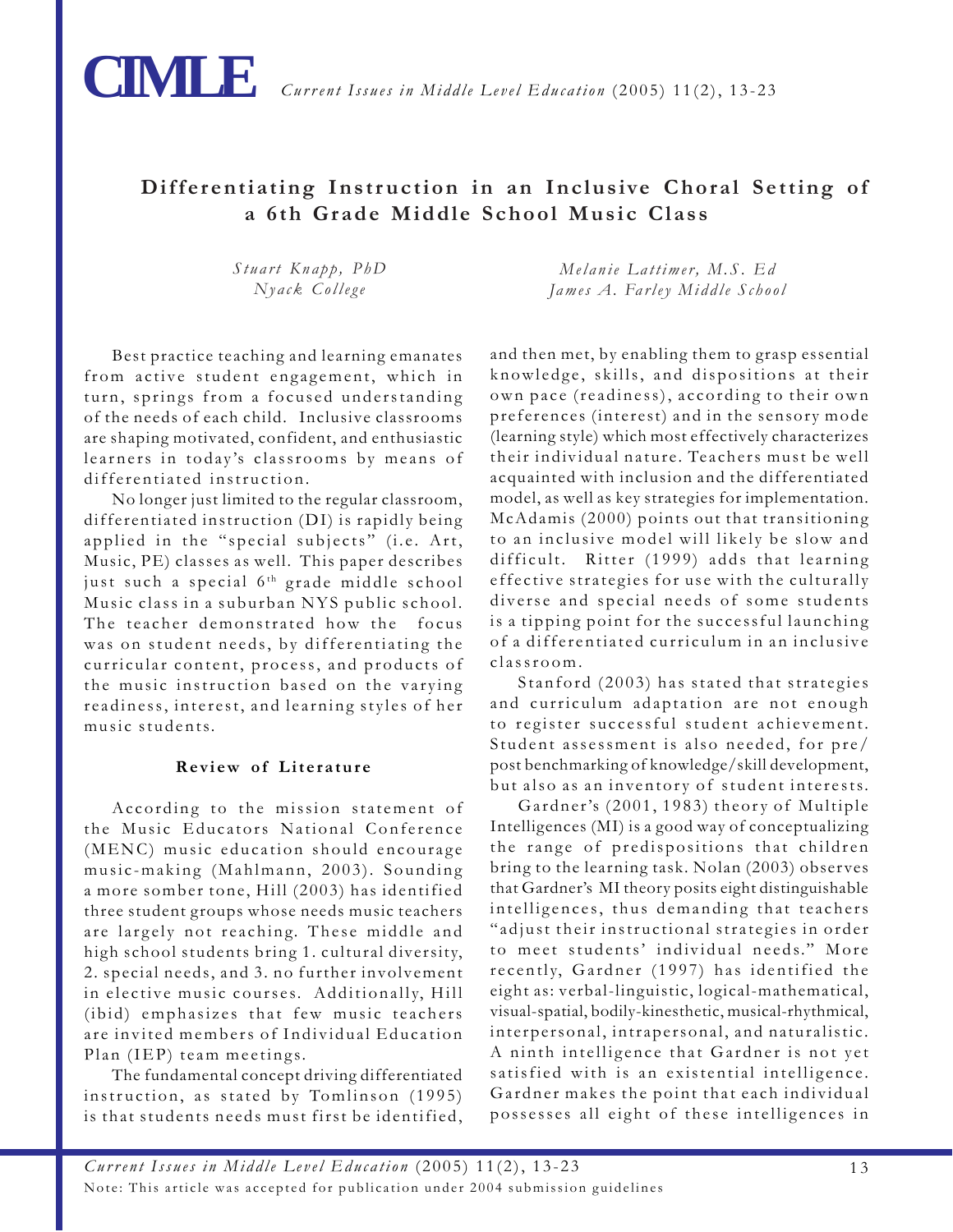various degrees. Delisle (2001), however, believes that the Gardner theory essentially displaces the impetus for districts to provide programs for gifted by making all students gifted. Thomas (1990) believes that students with high ability in music-making are likely to benefit from recent developments in technology, electronics, and the internet. These and other strategies were employed in the study to be described, applying the following research hypothesis:

middle school students are able to be more actively engaged when a teacher discovers what their individual needs and concerns are, by investigating students' individual levels of readiness, interest, and learning style.

#### **Method**

#### *Participants*

Thirty-one sixth grade NYS public middle school students were distributed as 9 boys and 22 girls. Of the thirty-one students, 12 were Caucasian, 9 African-American, 7 Hispanic, and 3 Pacific Rim. Student program eligibilities ranged from 16 in the Regular Class, to 7 in a special education (SPED) class. Six students were in an English Language Learner (ELL) class and 2 students were in a Gifted class. **Table 1** presents the distribution of 31 students in 3 categories.

### **Data Collection (Quantitative)**

*Survey Data*

Reflecting on the cultural diversity of the teacher's class, and the range of preferred types of music, it was determined that an instrument that enabled free selection of choice of music would satisfy the purpose of this research, which was to enhance the level of engagement for middle school students in their music class. Additionally, data was collected which identified the process by which students would prefer to demonstrate mastery of targeted goals associated with the course curriculum. An interest inventory was developed to assess those topics that students identified as engaging to them, as well as a process most likely to engage student interest in completion of an authentic product.

#### **Observational Data**

One of the free-choice stations that the teacher provided in the music room, for students who had completed their work, was a CD player with headset.

At the station there were 5 CDs, each featuring a different type of music. The five types were: pop, hip hop, classical, country & western, & big band. A sign up (data collection) sheet was provided. The procedure required that students choosing to access the CD player must write their name, choice of CD, date, and time when used. The data thus provided, yielded information regarding the freely-chosen musical interest of those students (a majority, but not all) who accessed that station.

#### **Instrument**

To determine students' individual interests, the 20-item musical interest inventory was developed and administered during an entire

### **TABLE 1. DISTRIBUTION OF 6TH GR. MUSIC STUDENTS IN 3 CATEGORIES**

| Categories<br>Distribution within categories |                  |           |            |           |
|----------------------------------------------|------------------|-----------|------------|-----------|
| Gender                                       | Boys 9           | Girls 22  |            |           |
| Ethnicity                                    | Cauc. 12         | Af-Amer 9 | Hispanic 7 | Pacific 3 |
| Eligibility                                  | Regular class 16 | SPED 7    | ELL 6      | Gifted 2  |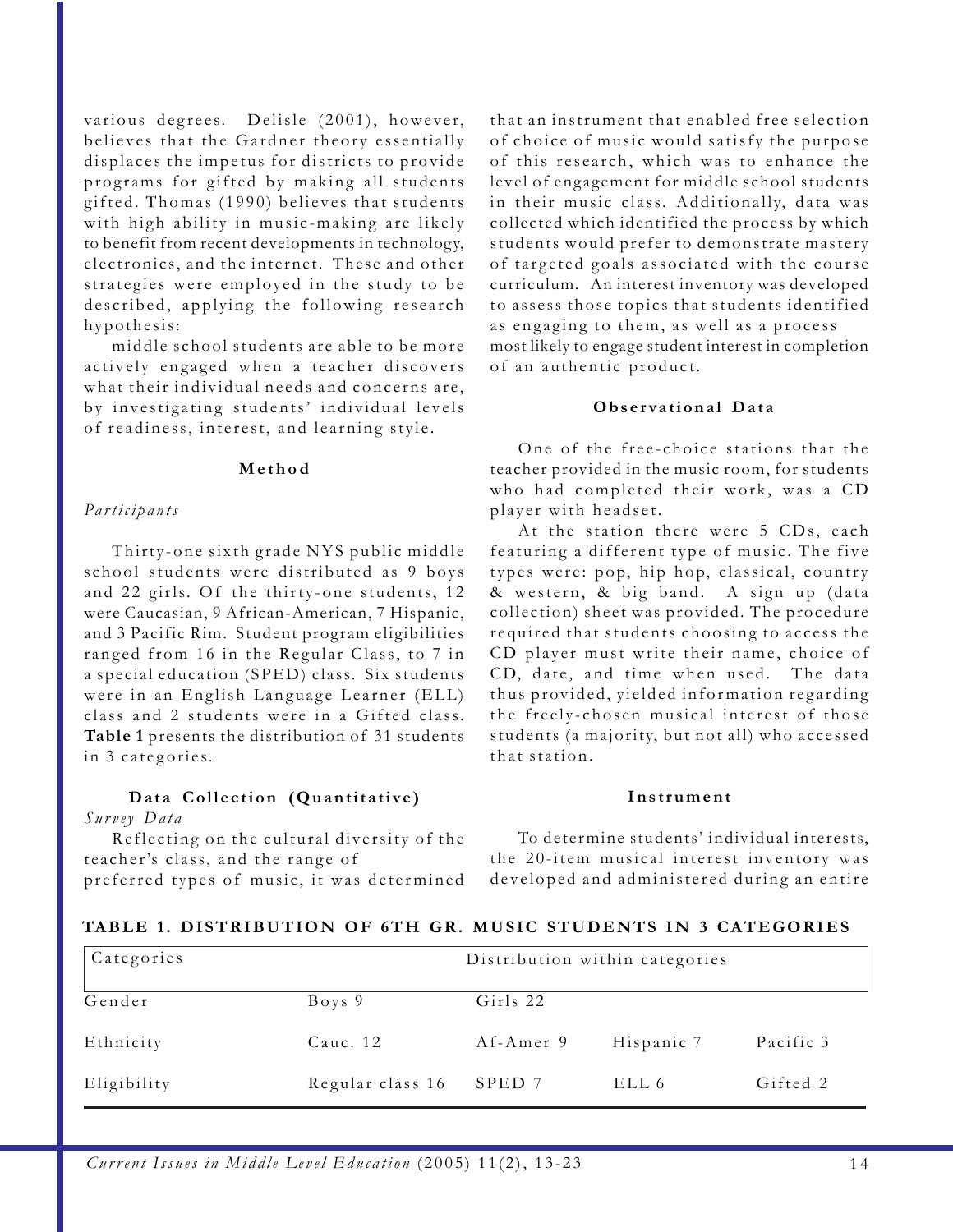class period of 45 minutes. This sur vey research invited students to identify their most and least favorite activity as well as their most and least favorite kind of music e.g. pop, hip hop, classical, country & western, etc. The survey peaked students' interest to the point of their asking if they could keep it and work on it for homework. The Music Inventory is provided in the APPENDIX section of this paper.

## **PRESENTATION AND ANALYSIS OF ACTION RESEARCH DATA**

The interest inventory combined with teacher observation produced the desired outcome of determining the areas and levels of interest regarding the broad topic of schooling, and the narrower topic of music. Based on these findings, the teacher developed a tiered approach to the differentiation of the curriculum content, the process by which it was delivered, and the project-based assessments that yielded the products of instruction.

Inventory results indicated that the students' interests sorted into the 4 following project types and their frequencies: computer-8, poster-14, solo-6, and research paper-3. Project types, their frequencies and per cent are tabulated in TABLE 2 and graphically displayed in FIGURE  $1<sub>1</sub>$ 

#### **Discussion of Student Engagement**

At the class following students' completion of the interest inventory, the 8 students who had chosen the computer project were divided into 2 equal groups of 4. The 14 "poster" students were arranged in 2 groups of 5 and 1 group of 4. The 6 "solo" students were divided into 2 equal groups. The 3 "research paper" students were their own group. The task of each group was to determine a range of within-group choices. This process was observed to stimulate a great deal of enthusiasm, which subsequently developed into a healthy measure of competition.

| PROJECTS       | NUMBER | % OF TOTAL |  |
|----------------|--------|------------|--|
| COMPUTER       | 8      | 26         |  |
| POSTER         | 14     | 45         |  |
| SOLO           | 6      | 19         |  |
| RESEARCH PAPER |        | 10         |  |
| TOTAL          | 31     | 100        |  |

**TABLE 2. 4 TYPES OF PROJECT CHOSEN (BY # AND %)**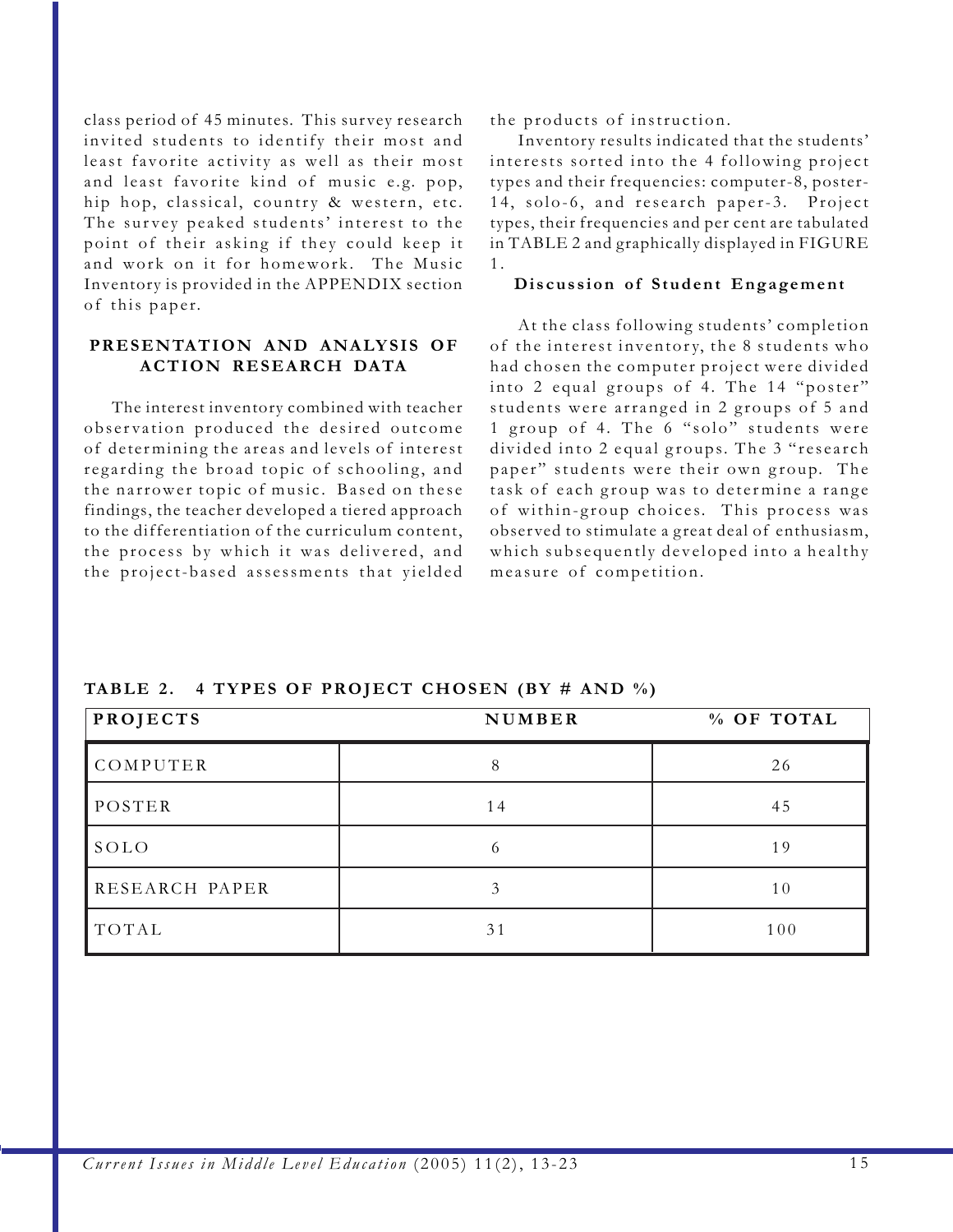

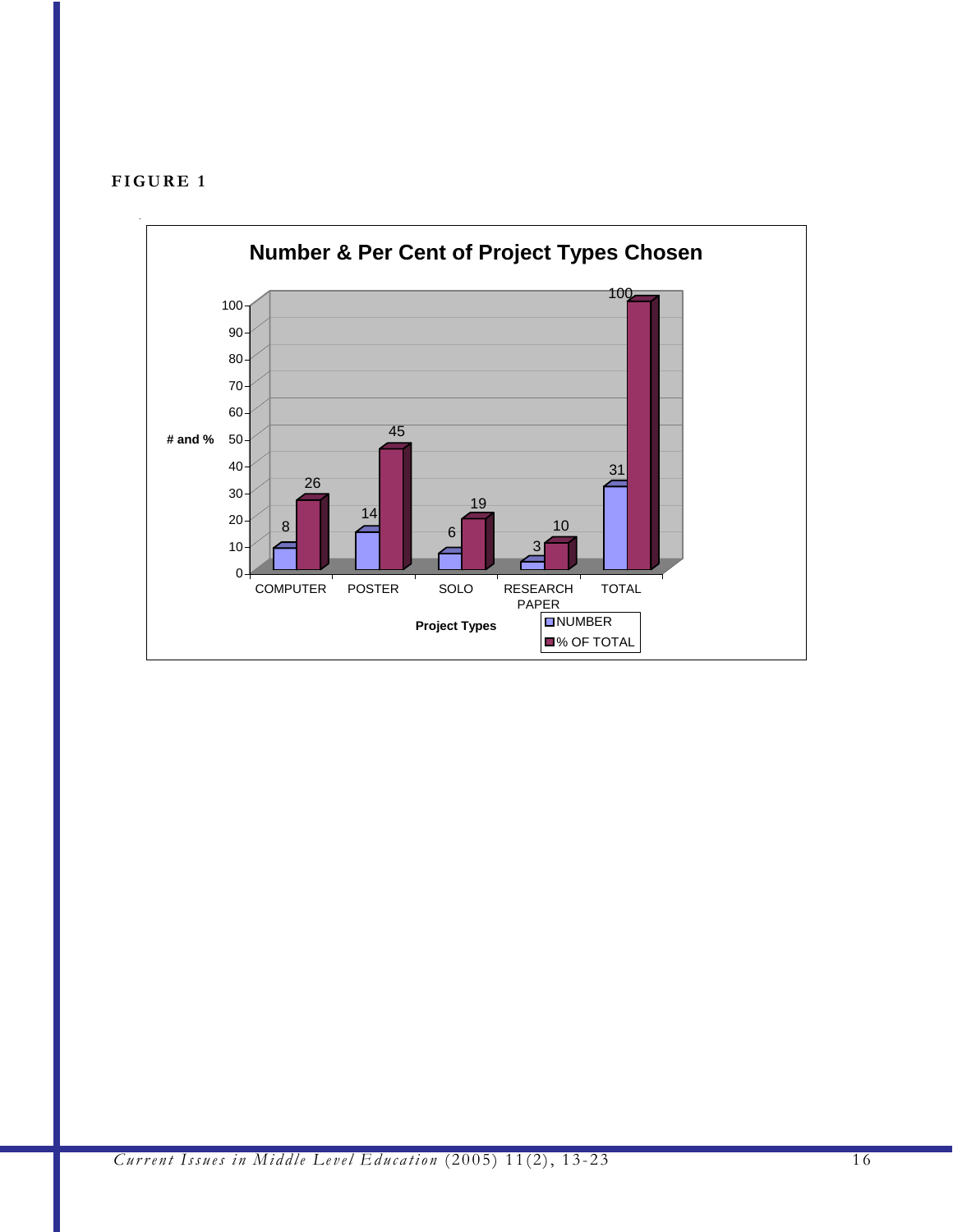#### **CONCLUSIONS**

All of the 31 students were actively and enthusiastically engaged in the class project of their (freely selected) choice. When the teacher inquired of the students what had made such an impressive difference in their approach to the projects, all enthusiastically stated that the opportunity to express their preferred means of demonstrating their newly acquired knowledge and skills was the difference that made a difference. Their excitement and task commitment was the measure of substantial movement toward a proactive disposition toward all elements of the chorus ensemble.

#### **Implications for Future Research**

Music instruction can be a powerful source of motivation for teachers in all subject areas. Particularly with middle school students, music is an important part of their lives. The differentiation of the music curriculum in tiered lessons and activities of interest to the students can be a powerful strategy, particularly when those students are surveyed for their input on how they prefer to demonstrate their knowledge acquisition and skill mastery. Does the differentiated approach that spelled success for this middle school music class, have similar potential for middle school Art classes? For Physical Education (PE) classes? Can similar results be obtained for high school Art, Music, and PE? Do the same, or different variables control for gifted or cognitively impaired students? Can the same light on a child's face when (s)he is singing, be obtained when differentially engaged in any of the abovementioned classes? Truth-seeking investigators have much fertile ground for further research.

#### **References**

- Barry and Conlon. (2003). Powwow in the classroom. *Music Educators Journal* . Vol. 90, 2.
- Campbell-Shehan and Beagle. (2003). Middle Eastern expansion on cultural diversity. *Music Educators Journal.* Vol. 90, 1.
- Delisle, James 2001. In praise of elitism*. Gifted child today magazine*. Vol 24, 1.
- Gardner, H. (2001). Multiple intelligences theory. [online] http://www.sciborg.uwaterloo.ca/ -tboogara/physics/GMIT.html>.
- Gardner, H. (1997). Multiple intelligences as a partner in school improvement. Educational Leadership, V. 55, N. 1, pp. 20-21.
- Gardner, H. (1989). *Frames of mind: Theory of multiple intelligences*. New York: Basic Books.
- Haroutounian, Joanne 2000. The delights and dilemmas of the musically talented teenager*. Jour nal of secondary gifted education*. Vol.12,1.
- Hill Jr., W. (2003). Connect with diversity. *Music Educators Journal.* Vol. 90, 2.
- Hill Jr., W. (2003). Connect with students. *Music Educators Journal.* Vol.89, 5.
- Jasmine, Julia 1997. *Multiple intelligence activities 5-8.* Teacher created materials Inc.
- Jellison, Judith. (2002). Classmates wth disabilities in an elementary music classroom. *Journals of Research in Music Education* . Vol. 90,1.
- Mahlmann, John.(2003). Advocacy as ensemble playing. *Music Educators Journal* . Vol. 90, 1.
- McAdamis, Sue. (2000). A district wide plan for acceleration and enrichment. *Gifted Child Today*. Vol. 23, 3.
- McCord, K. (2001). Music software for special needs. *Music Educators Journal* . VOl .87, 4 .
- Nolan, J. (2003, Fall). Multiple intelligences in the classroom. Education, V. 124, N. 1, pp. 115-119.
- Ray, Brian 2002. Customization through homeschooling. *Educational Leadership* Vol.59, 7 .
- Richardson, Carol 1990. Measuring musical giftedness. *Music educators journal* . Vol. 76, 7 .
- Ritter, C. (1999). Concerning inclusion: perceptions of middle school students, their Parents and teachers. *Rural Special Education Quarterly*. Vol. 18, 2.
- Sarouphim, K. (2004, Winter). DISCOVER in middle school: Identifying gifted minority students. J. of Secondary Gifted Education, V. XV, N.2, pp. 61-9.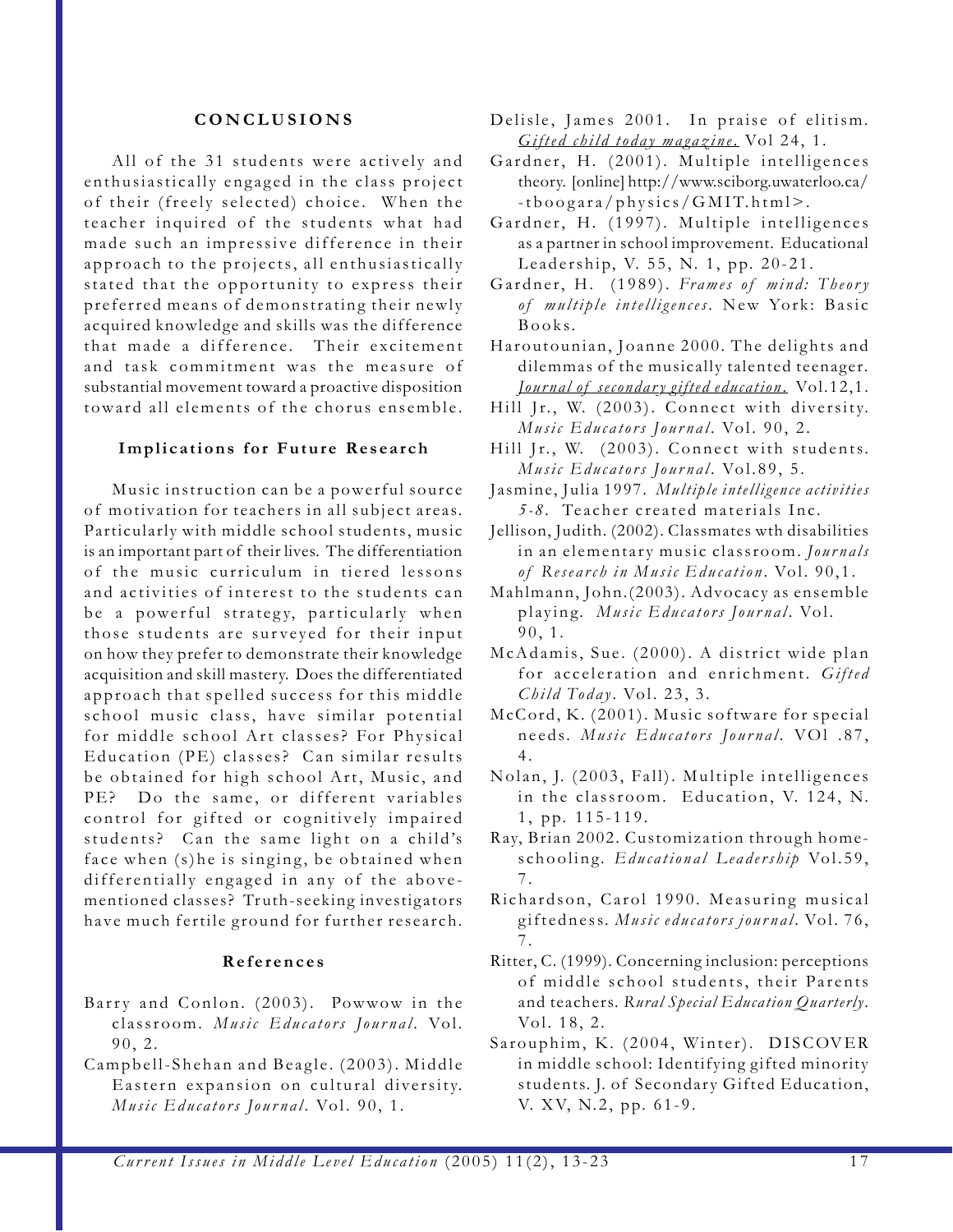- Stanford, Pokey 2003. Multiple intelligence for every class. *Intervention in School and Clinic.* Vol. 39, 2.
- Strosnider and Lyon 1997. Including students with disabilities into the regular classroom. *Education*, Vol.117 (4).
- Thomas, Ronald 1990. Designing a curriculum for the gifted and talented. *Music Educators Journal.* Vol. 76,7.
- Tomlinson, Carol Ann 1995. Gifted learners in the middle school: Problem or promise? *ERIC* E535.
- Tomlinson, Carol Ann 2000. Differentiated instruction: Can it work? *Educational Digest.* Vol. 65 (5).
- Tomlinson, Carol Ann 2002. Different learners different lessons. *Instructor*. Vol. 112, 2.
- Walther-Thomas, C. (2001). Nanacy Waldron and James McLeskey. *Intervention in School and Clinic.* Vol. 36, 3.

## APPENDIX

## **Music Survey**

Name: Date:

1. Think of at least three words to describe yourself.

2. In Chorus, what is your favorite activity? (Certain jobs, computer, journals, performing, learning new songs…)

3. What is your least favorite activity?

4. Do you enjoy being called on by your teachers?

5. Describe your favorite kinds of music (Pop, Hip Hop, Classical…)

6. Name your favorite musicians/performers/ singers/rappers.

7. On a scale of 1-10 how much do you

enjoy singing in chorus?  $1 =$ not at all,  $5 =$ it's OK, 10= it's my favorite period (besides lunch!).

8. How much do you enjoy singing outside of chorus? And where else do you sing? Use the scale above to rate.

9. If given the opportunity, what would you like to learn about (musically) that Mrs. Lattimer has not discussed this school year? (reading music, composers, other cultures' music…).

10. How do think you would feel if you auditioned for a show like American Idol? (ner vous, happy, excited, scared) Would you even consider auditioning?

11. What would each judge say? "Nice!" "You're the next American Idol!" "Needs some work."

12. How do think you would feel if you were to perform for a music judge at NYSSMA?

13. How would the judge rate you on the scale of  $1-8$ ?  $1=$ very poor,  $8=$ outstanding.

- a. Which category would you be the best in?
- b. Which would you need the most work?

Expression Tone Quality Pitch (being in tune) Note reading Rhythm Diction (how the words flow) Accuracy Breath support

- 14. Would you enjoy learning to dance?
- 15. Would you or do you enjoy being an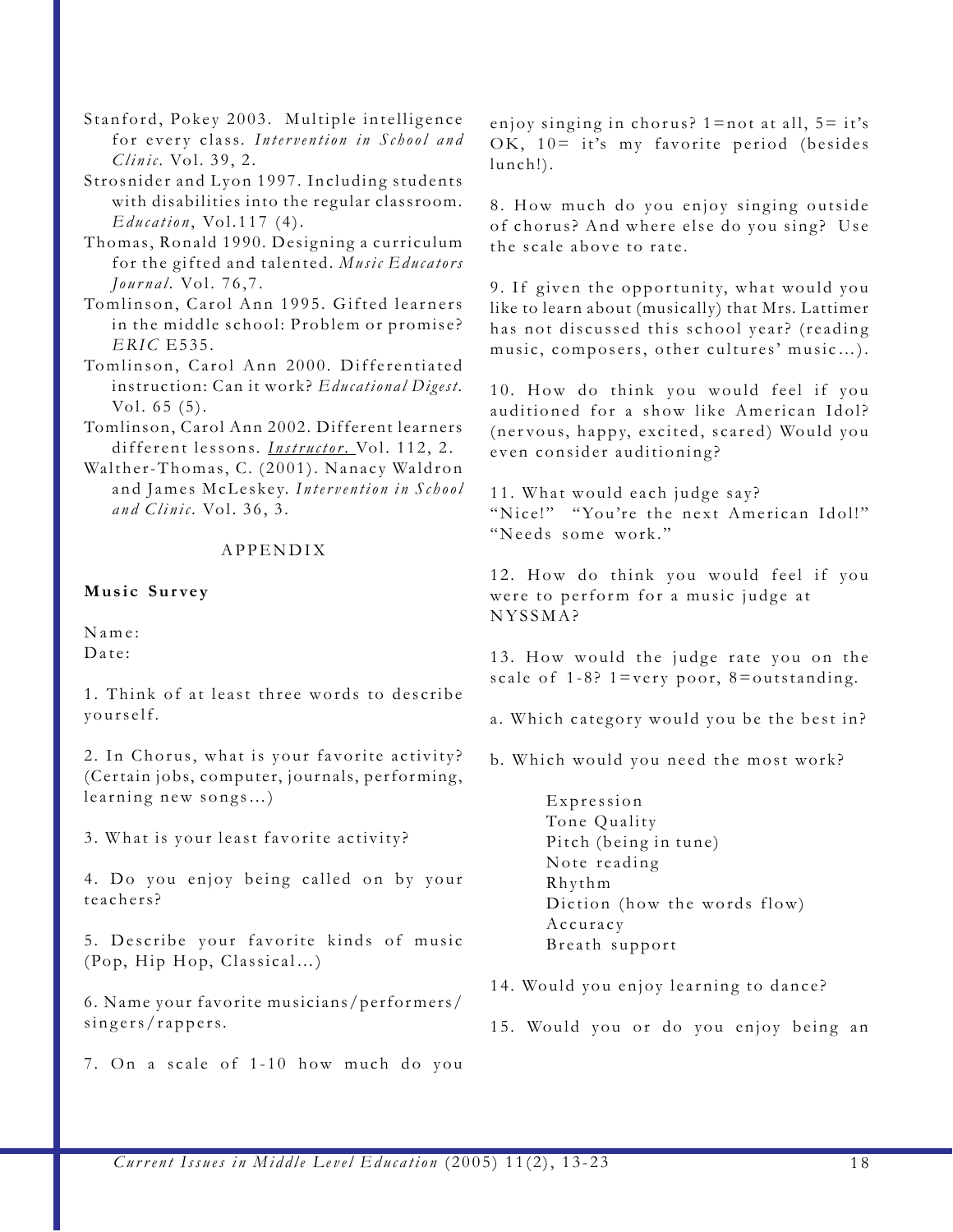athlete, if so what kind of sport?

16. Would you enjoy learning to play a musical instrument? If so which one?

17. What careers interest you?

18. In ten years, what do think you will be doing?

19. Suppose you were involved in a play, which part would you most enjoy.

Director Sound or Lights technician Stage crewperson Lead actor/actress Actor/actress- not the lead. Set Designer House manager/ Advertising

20. Describe something about yourself that makes you really proud.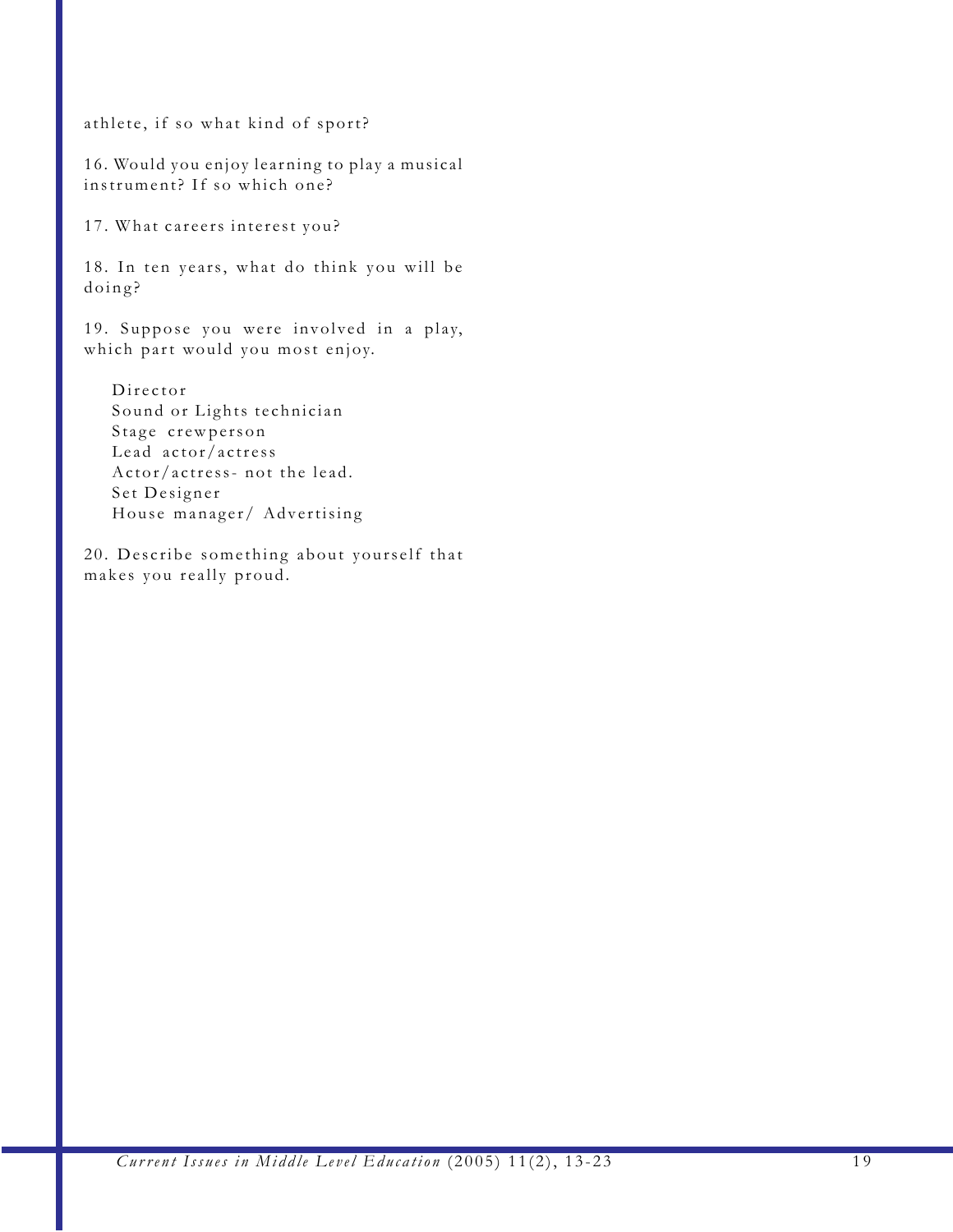## **Farley Middle School RUBRIC:** *Music Ace- 6 lessons and games*



Name: \_\_\_\_\_\_\_\_\_\_\_\_\_\_\_\_\_\_\_\_\_\_\_\_ Teacher: \_\_\_\_\_\_\_\_\_\_\_\_\_\_\_\_\_\_\_\_\_\_

Date : \_\_\_\_\_\_\_\_\_\_\_\_\_\_\_\_\_\_\_ Title of Work: \_\_\_\_\_\_\_\_\_\_\_\_\_\_\_\_\_\_\_

|                                               | <b>Criteria</b>                                                            |                                              |   |                                                            | <b>Points</b> |
|-----------------------------------------------|----------------------------------------------------------------------------|----------------------------------------------|---|------------------------------------------------------------|---------------|
|                                               |                                                                            | 2                                            | 3 | 4                                                          |               |
| Pre-progress<br>Report                        | student did not turn student turned it<br>in pre-progress<br>report at all | in during the<br>project                     |   | student turned<br>in pre-progress<br>report                |               |
| <b>Completion</b>                             | student did not<br>complete the<br>activity                                | student<br>completed part<br>of the activity |   | <b>Student</b><br>completed all<br>activities and<br>games |               |
| <b>Progress</b><br>Report<br><b>Turned In</b> | report not turned in                                                       | report turned in<br>late                     |   | report turned in<br>on time                                |               |
|                                               |                                                                            |                                              |   |                                                            |               |
|                                               |                                                                            |                                              |   |                                                            |               |
|                                               |                                                                            |                                              |   | Total---->                                                 |               |

**Teacher Comments**: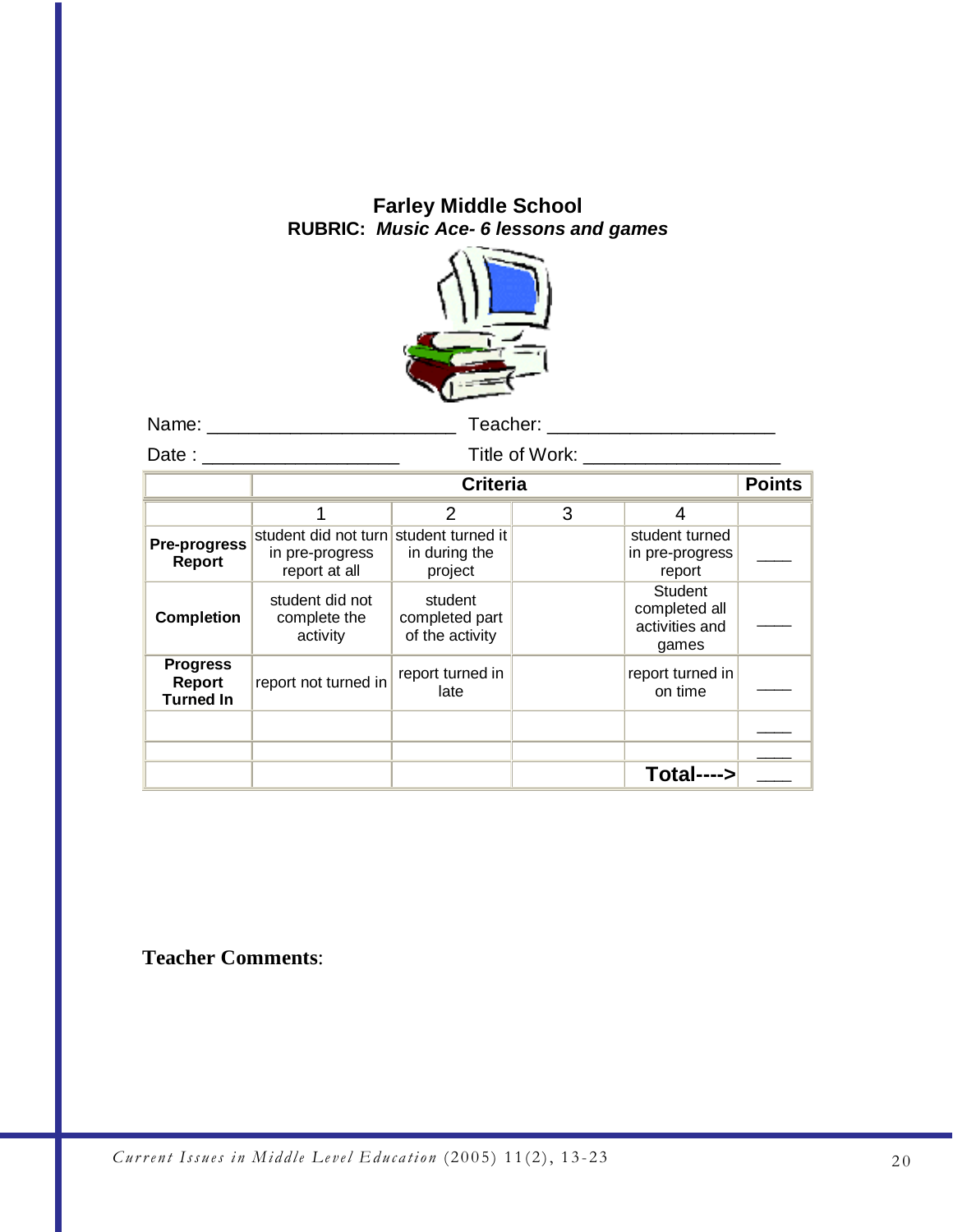# **Farley Middle School RUBRIC: Poster Project**



Name: \_\_\_\_\_\_\_\_\_\_\_\_\_\_\_\_\_\_\_\_\_\_\_\_ Teacher: \_\_\_\_\_\_\_\_\_\_\_\_\_\_\_\_\_\_\_\_\_

Date : \_\_\_\_\_\_\_\_\_\_\_\_\_\_\_\_\_\_\_ Title of Work: \_\_\_\_\_\_\_\_\_\_\_\_\_\_\_\_\_\_\_

|                                                                    | <b>Criteria</b>             |                                |                                                       |                                                                                      | <b>Points</b> |
|--------------------------------------------------------------------|-----------------------------|--------------------------------|-------------------------------------------------------|--------------------------------------------------------------------------------------|---------------|
|                                                                    |                             |                                |                                                       |                                                                                      |               |
|                                                                    |                             | 2                              | 3                                                     | 4                                                                                    |               |
| <b>Written</b><br>info:dates,<br>important<br>places and<br>people | 1-2 pieces of info          | 3-4 pieces of<br>info          | 5-6 pieces of<br>info                                 | 7-8 pieces of<br>info                                                                |               |
| Artwork:<br>hand drawn,<br>clippings,<br>photos                    | no artwork                  | poorly prepared<br>artwork     | artwork well<br>displayed                             | artwork<br>outstanding,<br>placed well and<br>well chosen                            |               |
| <b>Accuracy</b>                                                    | info was not<br>accurate    | info was partially<br>accurate | info was<br>accurate but<br>minimal                   | info was<br>completely<br>accurate                                                   |               |
| Quality                                                            | Poster was sloppily<br>made | poster was<br>completed        | poster was well<br>made                               | poster was well<br>designed and<br>creative                                          |               |
| Student's<br>presentation                                          | student just held<br>poster | student read<br>poster         | student read<br>poster and<br>gave additional<br>info | student read<br>poster, gave<br>info, and<br>answered<br>questions about<br>his work |               |
|                                                                    |                             |                                |                                                       | Total---->                                                                           |               |

## **Teacher Comments**: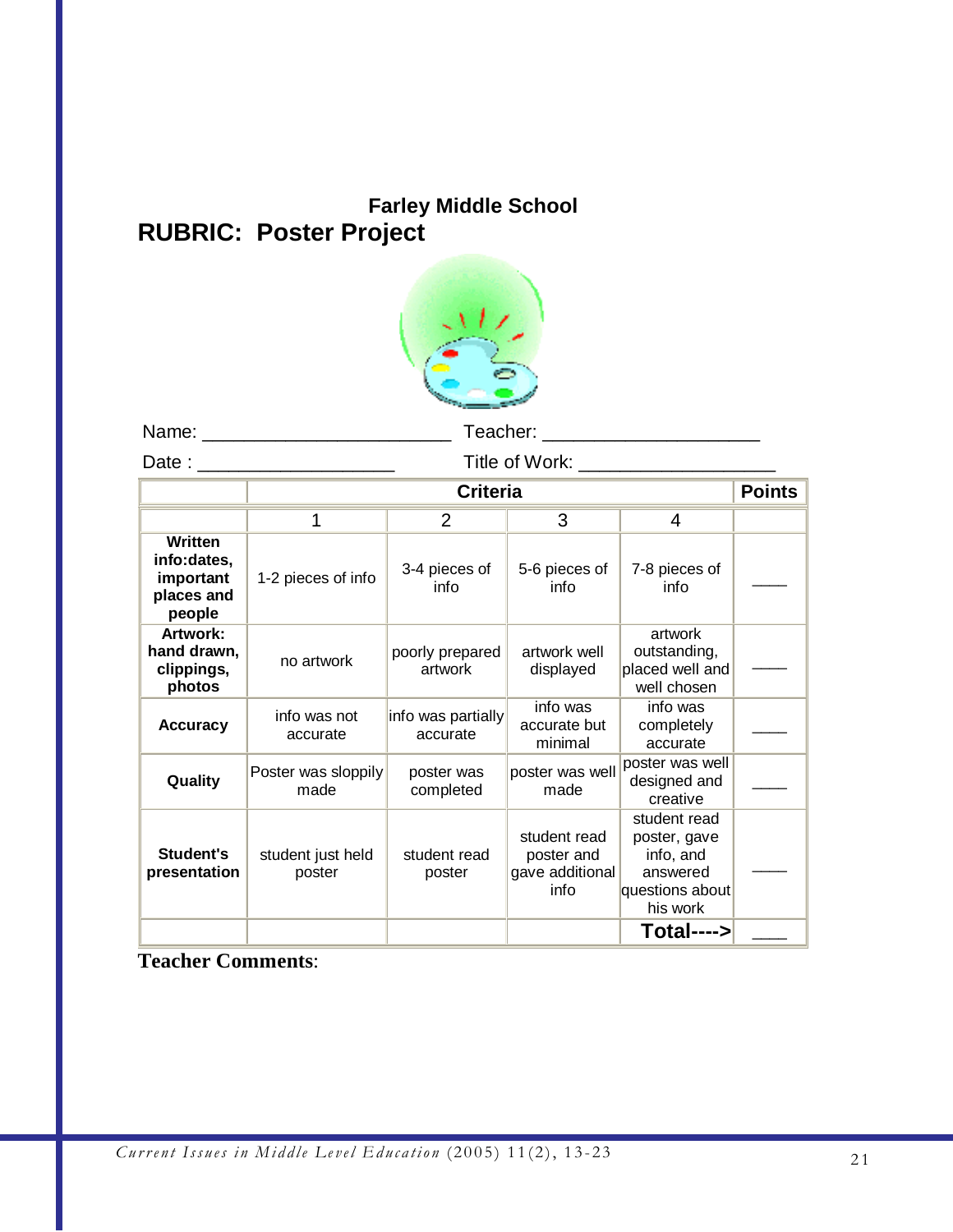## **Farley Middle School RUBRIC: Solo Project**



Name: \_\_\_\_\_\_\_\_\_\_\_\_\_\_\_\_\_\_\_\_\_\_\_\_ Teacher: \_\_\_\_\_\_\_\_\_\_\_\_\_\_\_\_\_\_\_\_\_\_

Date : \_\_\_\_\_\_\_\_\_\_\_\_\_\_\_\_\_\_\_ Title of Work: \_\_\_\_\_\_\_\_\_\_\_\_\_\_\_\_\_\_\_

|                              | <b>Criteria</b>                                    |                                             |                                         |                                                                               | <b>Points</b> |
|------------------------------|----------------------------------------------------|---------------------------------------------|-----------------------------------------|-------------------------------------------------------------------------------|---------------|
|                              |                                                    | 2                                           | 3                                       |                                                                               |               |
| <b>Presentation</b>          | student appears<br>unprepared                      | student appears<br>slightly prepared        | student<br>appears<br>prepared          | student<br>appears<br>confident and<br>prepared                               |               |
| Vocal quality                | sings in a whisper                                 | very breathy or<br>nasal and harsh          | good tone                               | very clear with<br>breath support                                             |               |
| <b>Accuracy</b>              | notes/rhythm were<br>not accurate                  | notes/rhythm<br>were sometimes<br>accurate  | notes/rhythm<br>were mostly<br>accurate | notes/rhythm<br>were always<br>accurate                                       |               |
| <b>Memorization</b>          | not memorized                                      | somewhat<br>memorized, still<br>needs words | 1-2 memory<br>slips                     | solidly<br>memorized                                                          |               |
| <b>Expressive</b><br>quality | little or no<br>expression of the<br>songs message | some expression                             | expressive in<br>most parts             | extremely<br>expressive,<br>student knows<br>the "story"<br>he/she is telling |               |
|                              |                                                    |                                             |                                         | Total---->                                                                    |               |